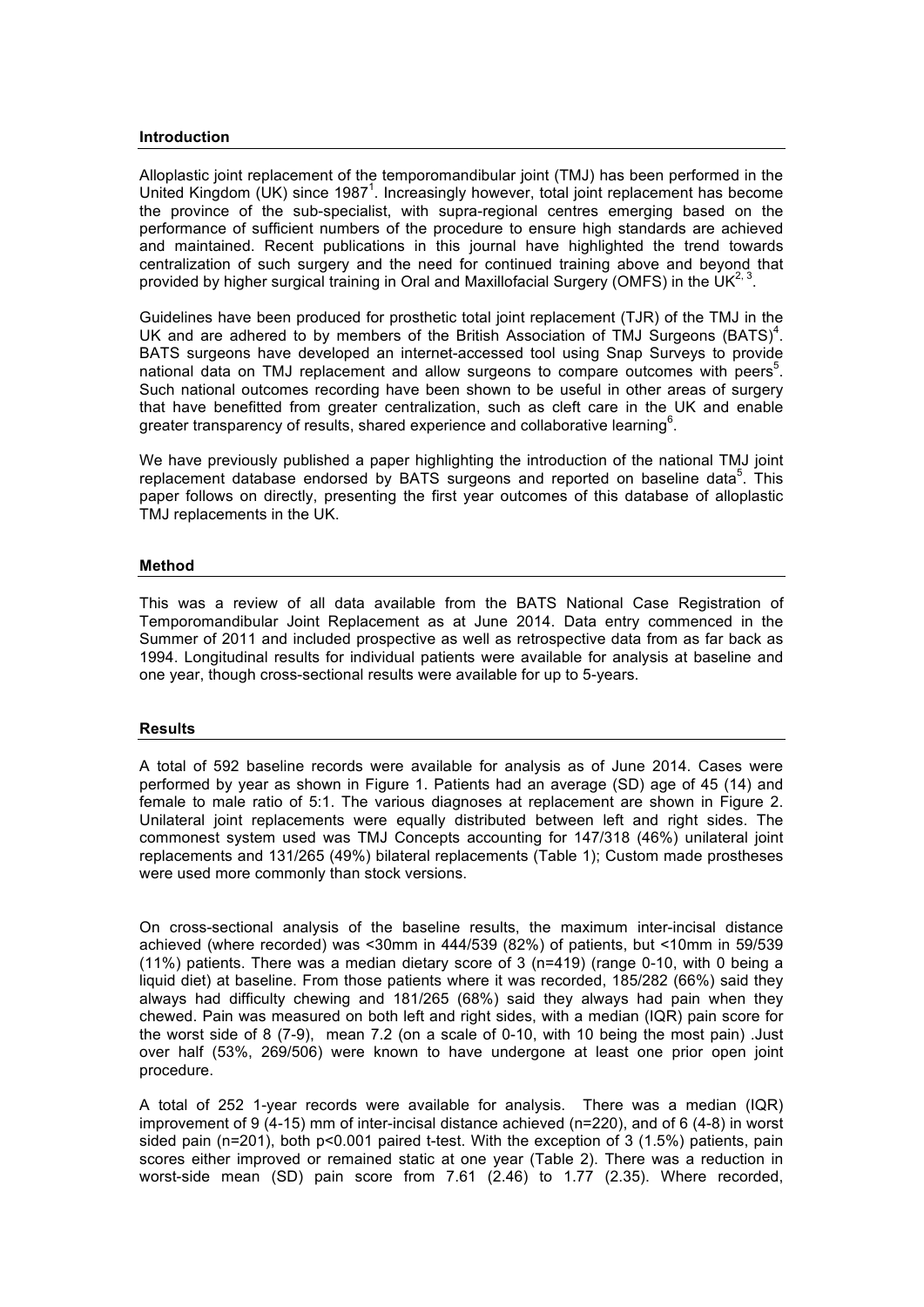longitudinal analysis of 1-year outcome data demonstrated a significant improvement (p<0.001) in response to questions about difficulty in chewing (Table 3) and pain on chewing (Table 4), There was also a notable improvement) in patient reported health related quality of life, with an increase from 38% (41/107) to 87% (93/107) in patients reporting this as good, very good or outstanding (McNemar test p<0.001).

With regard to complications, 3/233 (1.3%) developed an infection on the left side and 4/233 (1.7%) on the right. Only 1/233 (0.4%) persisted from baseline to one year with ongoing infection. Numbness to the skin was reported in 27/233 (11.6%) cases on the left and 28/233 (12.0%) on the right at baseline. This persisted in 11/233 (4.7%) on the left and 13/233 (5.6%) on the right at one year. Facial nerve weakness was detected at baseline in 53/233 (22.7%) of left TMJ replacements and 49/233 (21.0%) on the right. This persisted at one year in 14/233 (6.0%) and 11/233 (4.7%) respectively. Finally, bite disturbance was seen in 4/233 (1.7%) of left TMJ replacements and 7/233 (3.0%) of right joint replacements. This persisted in 1/233 (0.4%) and 2/233 (0.9%) respectively in the 1-year outcome analysis.

### **Discussion**

Much of the data from the cross-sectional analysis of baseline figures augments the findings previously reported in this journal by Idle et al<sup>5</sup> and adds a further two years of data (2012-2014).

The earliest dedicated paper on outcomes following a large cohort of alloplastic TMJ replacements in the UK is that published by Speculand and colleagues in  $2000^7$ . They demonstrated improvements in pain, mouth opening and diet in 62 patients treated between 1988 and 1997 with two systems, the Vitek VK II and Christensen system. Foreign body giant cell reactions were demonstrated to the former system (now defunct) and the latter following a switch in 1999 to a metal-on-metal cobalt chrome condyle and fossa<sup>7, 8</sup>.

The reduction in pain scores is comparable to smaller series in the United Kingdom from single centres such as that published by Gruber et al<sup>9</sup>, which showed a statistically significant reduction in visual analogue pain scores from a mean (SD) score of 7.4(2) to 0.9(1) at one year post-operatively (*p*<0.0001). Similarly, in Sweden, Westermark has shown in a small personal series of joint replacements the elimination of joint pain and interference with eating, as well as an improvement in mouth opening from 3.8mm at baseline to 30.2mm at one year, although a high proportion of his group were undergoing treatment for TMJ ankylosis $^{10}$ . In Spain, Gonzalez-Perez and colleagues<sup>11</sup> have shown reduction in mean (SD) pain scores from 6.4 (1.4) to 1.6 (1.2) (*p*<0.001) and improvement in mouth opening from 27 (9) mm to 42 (7) mm (*p*<0.001) using stock Biomet® prostheses. Other single centre series demonstrating similar outcomes include Aagaard and Thygesen<sup>12</sup> and Sidebottom and Gruber<sup>13</sup>.

Further outcomes papers on TJRs have been published by Giannakopoulos et al<sup>14</sup> (3-year follow-up of 288 patients), Leandro et al<sup>15</sup> (10-year follow-up of 300 patients) and Mercuri et  $al^{16}$  (14-year outcomes of 193 patients). Perhaps the most impressive published series in the literature to date is that of Wolford et  $a^{17}$  who followed up patients with custom TMJ alloplastic joint replacements for a median (IQR) of 21 (20-22) years. Mean (SD) mouth opening improved from 25.8 (9.8) mm to 36.2 (7.8) mm (*p*<0.001) and pain scores reduced from a median (IQR) of 8 (2) to 3 (6) (*p*<0.001). Drawbacks of the study were that it was a prospective cohort study of the patients of only two surgeons and that only 56/111 (50.5%) patients were available for follow-up however. The database would aim to pool results of multiple surgeons with standardized data collection and is the first national database to examine outcomes of alloplastic TJR.

In summary, the BATS database provides a valuable resource of longitudinal follow-up of patients undergoing alloplastic joint replacements in the UK. In particular, it allows TMJ surgeons nationally to share case selection and outcomes, driving continued education as a group. As a registry it has its limitations, not least the fact that it is the work of a selection of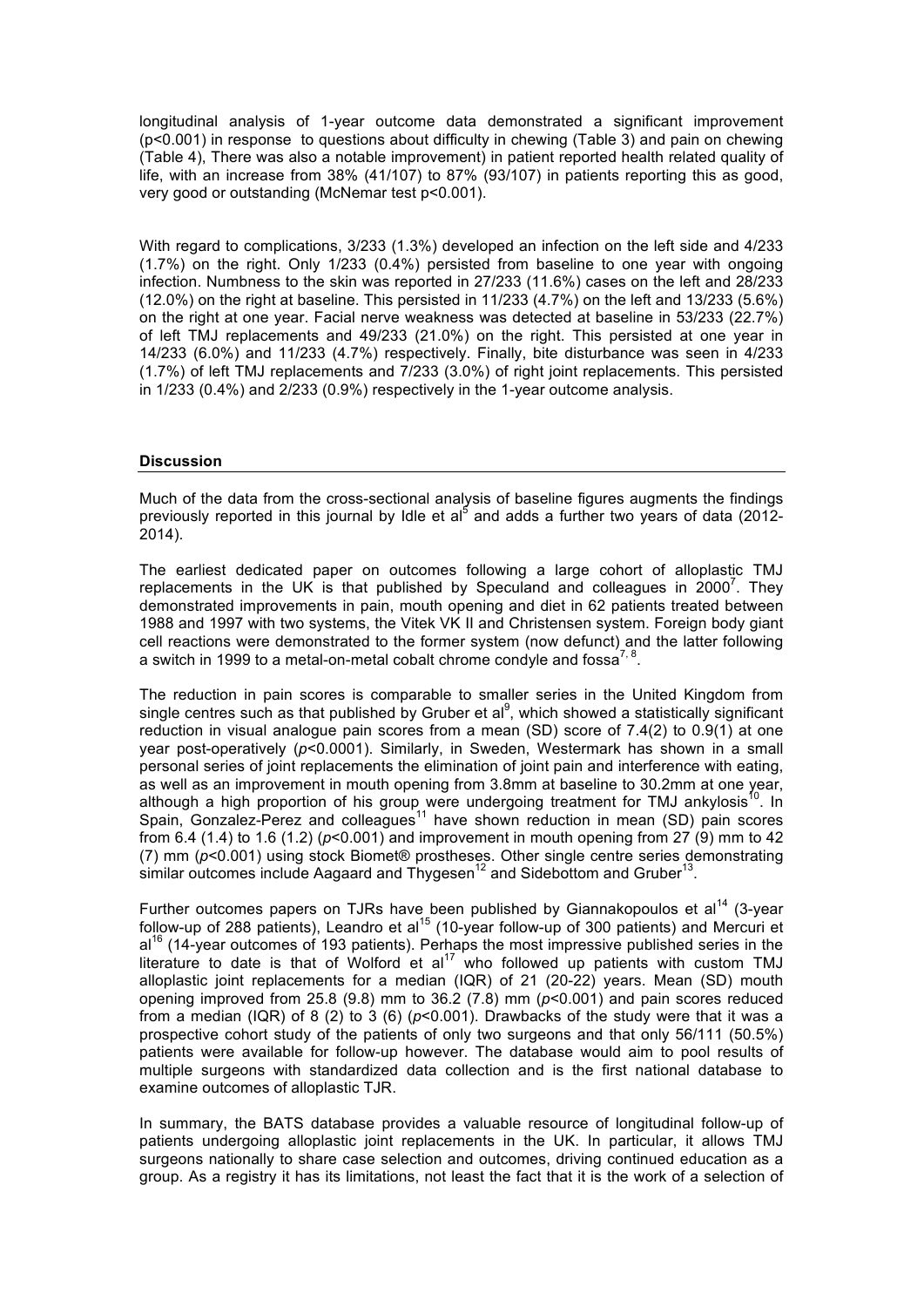clinicians nationally (selection bias) and is contingent upon patients attending follow-up and data being accurately recorded (response bias).

Snap Surveys was identified as having some limitations in terms of allowing the extraction and modification of data. Following a recent meeting of members of BATS and the TMJ Subspecialty Interest Group (SSIG) of the British Association of Oral and Maxillofacial Surgeons (BAOMS), an agreement was reached to change software. The new database has recently been launched.

Outcomes would appear to be comparable to smaller published series with improvements in pain, dietary intake and function, with few outliers. Complication rates at this initial point would appear to be acceptable (temporary facial nerve palsy rates of 12.5-32% are reported following open TMJ surgery in the literature<sup>18</sup>) and the paper further strengthens the argument for supra-regional care and dedicated subspecialists in TMJ surgery. In a recent survey of the American Society of Temporomandibular Joint Surgeons (ASTMJS), 34 (94.4%) respondents felt TMJ replacement devices had a life span of at least 10 years or more, with 25 (69.4%) feeling that they could have functional longevity of up to 20 years<sup>19</sup>. We look forward to TMJ surgeons continuing to engage with the database for many years to come to ensure that we monitor outcomes and continue to learn and improve. We hope to present further papers with 3- and 5-year outcome data in due course as this becomes available.

## **Ethical Approval**

Individual units sought their local Research and Development (R&D) Department approval, registering the project as a national audit with intention to disseminate the data nationally. On collating the data, all patient identifiers were removed and the data anonymised.

## **Conflict of Interests**

No conflict of interest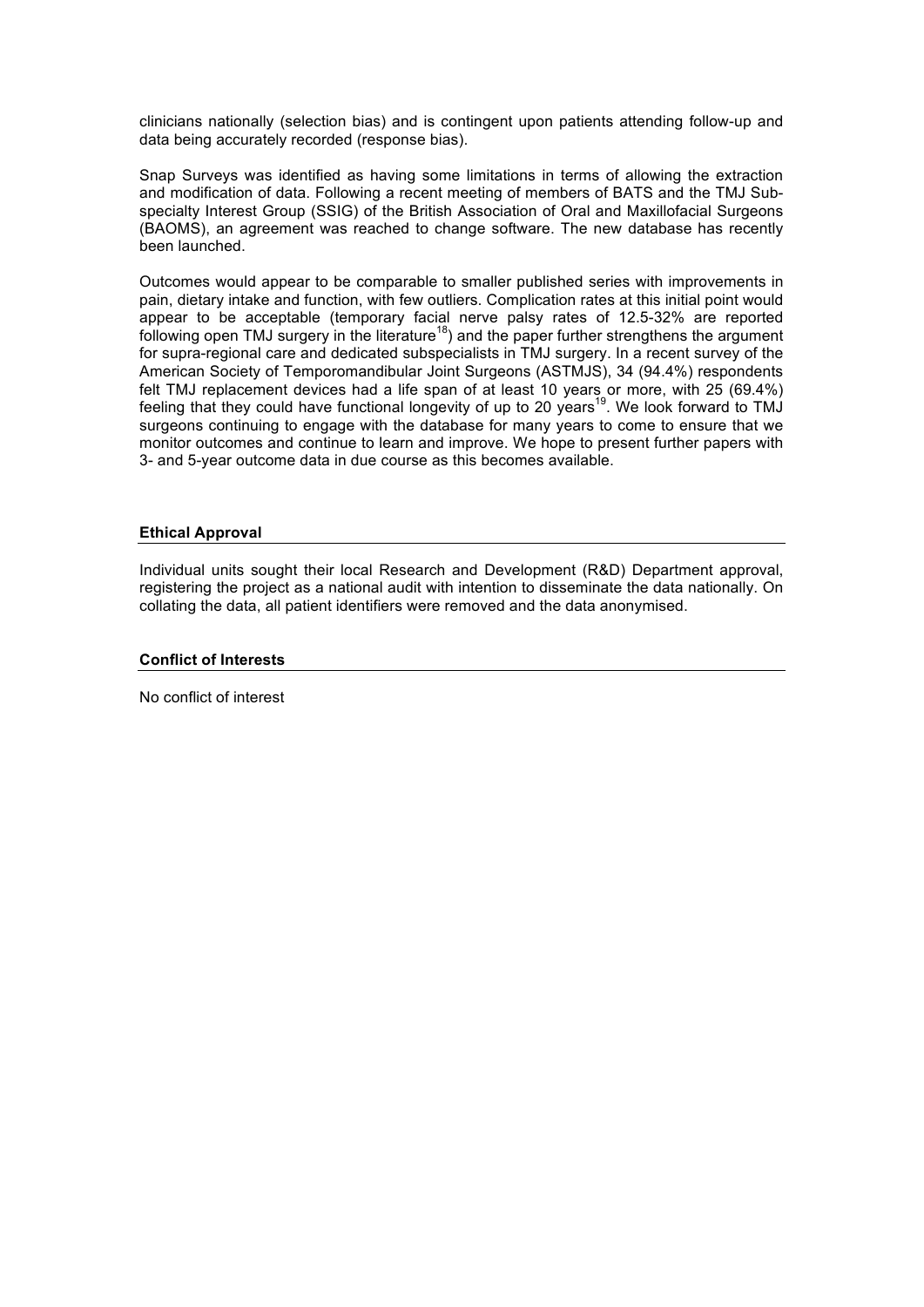## **Acknowledgements**

We would like to express our gratitude to the British Association of Oral and Maxillofacial Surgeons (BAOMS) for funding the Snap Surveys tool. We would also like to acknowledge the contribution of data from the following UK TMJ replacement surgeons, on behalf of whom this paper is submitted:

Alan Attard Anne Begley Martin Dodd Jason Green Piet Haers Robert Hensher David Koppel Richard Lloyd Shaun Matthews Roderick Morrison Parkash Ramachandani Nick Renny Peter Revington Nad Saeed Andrew Sidebottom Bernard Speculand Stephen Worrall